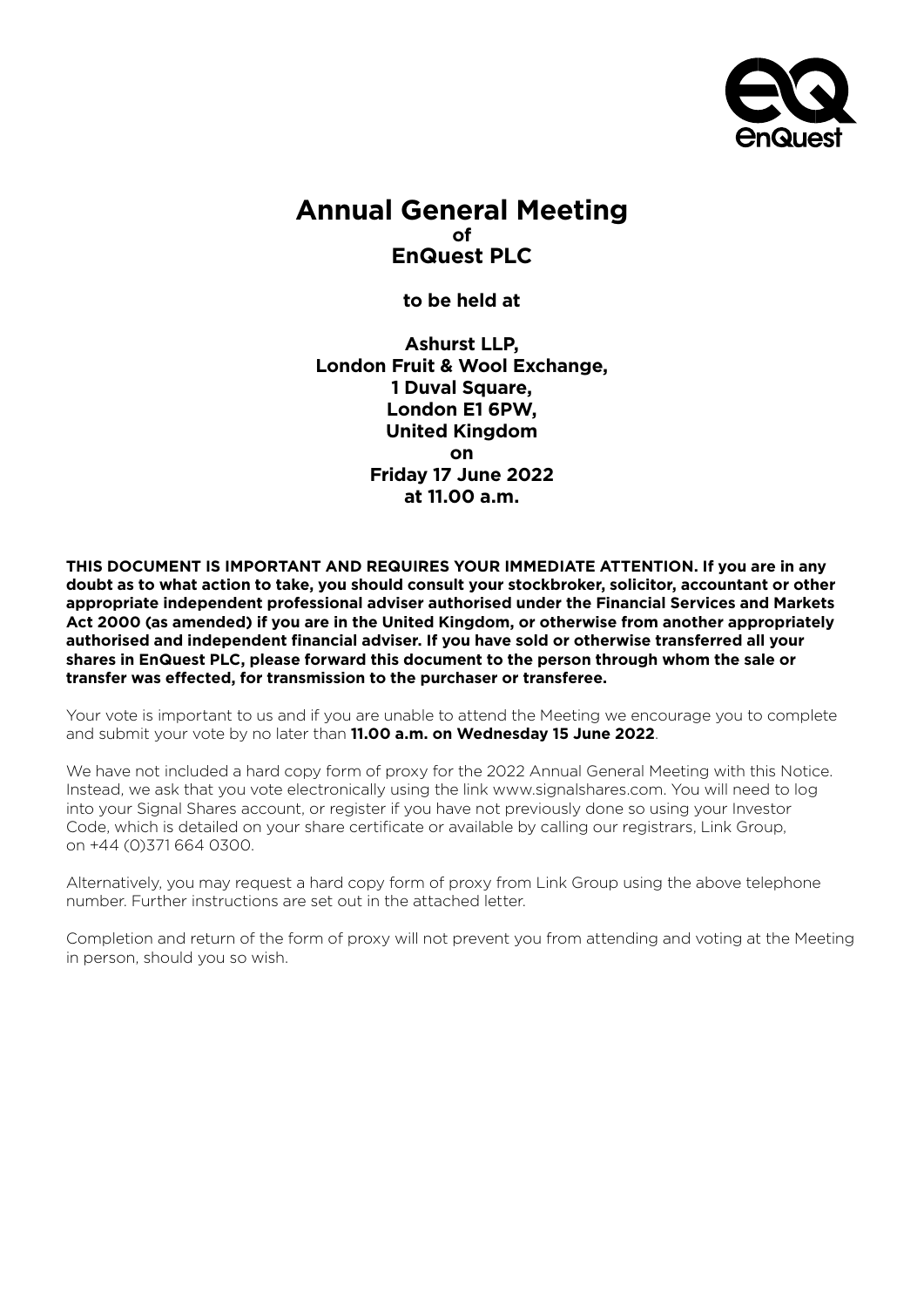The Annual General Meeting gives shareholders an opportunity to meet with the Directors of EnQuest PLC (the 'Company'), and for the Directors to provide an update on the Company's business and to answer shareholder questions. Following the recent lifting of all remaining legal requirements relating to COVID-19, the Board is pleased to report that shareholders and their proxies will be able to attend the Annual General Meeting in person for the first time since the start of the pandemic. This remains subject to any last minute changes in government guidelines and shareholders are encouraged to regularly check for updates regarding the Annual General Meeting on the Company's website at:

https://www.enquest.com/investors/shareholder-information/annual-general-meetings

## **EXPLANATORY NOTES TO THE RESOLUTIONS**

#### **Resolution 1: To receive the 2021 Report and Accounts**

The Directors of the Company are required to lay the Annual Report and Accounts before the shareholders each year at the Annual General Meeting.

If you have opted out of receiving electronic communications from the Company, a copy of the 2021 Report and Accounts is enclosed. Otherwise, the 2021 Report and Accounts is available to view, print or download on the Company's website at www.enquest.com, using Adobe Acrobat or Adobe Acrobat Reader.

#### **Resolutions 2 to 10: Election and re-election of Directors**

With regard to the retirement and re-election of Directors, the Company is governed by its Articles of Association, the UK Corporate Governance Code (the 'Code') and the Companies Act 2006 (the 'Act'). Directors have the power to appoint a Director during the year, but any person so appointed must stand for election at the next Annual General Meeting. A retiring Director is eligible to stand for re-election.

The Directors are fully committed to supporting the principles of good governance outlined in the Code. In accordance with the Code regarding the election and re-election of Directors, each Director will retire and, if appropriate, seek re-election on an annual basis.

Accordingly, save for Rani Koya who is seeking election at this Annual General Meeting for the first time, all of the current Directors of the Company, each of whom were elected or re-elected at the Company's Annual General Meeting in 2021 and whose biographical details are set out on pages 58 to 59 of the 2021 Annual Report and Accounts for the year ended 31 December 2021, are standing for re-election at this Annual General Meeting.

The Board has confirmed that, following a performance review, each Director standing for re-election continues to perform effectively and demonstrates commitment to the role.

Short biographical details, together with reasons for the re-election of the Executive Directors standing for re-election, are given below:

**Amjad Bseisu:** Amjad worked for the Atlantic Richfield Company ('ARCO') from 1984 to 1998, eventually becoming president of ARCO Petroleum Ventures. In 1998, Amjad founded and was the chief executive of Petrofac Resources International Limited, which merged into Petrofac PLC in 2003. In 2010, Amjad formed the Company, having previously been a founding non-executive chairman of Serica Energy plc and a founding partner of Stratic Energy Corporation. Amjad was chairman of Enviromena Ltd., the largest solar power engineering company in the MENA region until its sale in 2017. Amjad was British Business Ambassador for Energy from 2013 to 2015. Amjad brings extensive energy industry and leadership experience to the Board.

Amjad was appointed Chief Executive of the Company in 2010 and sits on the Governance and Nomination Committee. Amjad has been chairman of the independent energy community for the World Economic Forum since 2016 and a director of the Amjad and Suha Bseisu Foundation since 2011.

The Board, having reviewed his performance, recommends his re-election as a Director.

**Jonathan Swinney:** Jonathan is a qualified chartered accountant and a member of the Institute of Chartered Accountants of England and Wales. He is also a qualified solicitor and worked in roles with a focus on acquisition finance. Jonathan's previous roles include Credit Suisse and then Lehman Brothers, advising on a wide range of transactions with equity advisory, before joining Petrofac Limited in April 2008 as head of mergers and acquisitions for the Petrofac Group. Jonathan joined the Company in 2010 as Chief Financial Officer. Jonathan brings significant capital markets and merger and acquisition transactional experience to the Board.

As previously announced, Jonathan will be stepping down as a Director and Chief Financial Officer of the Company at a date to be determined. It is intended that he remains a Director until that point and is therefore recommended for re-election.

Short biographical details, together with reasons for the election or re-election of the Non-Executive Directors standing for election or re-election, are given on the following pages: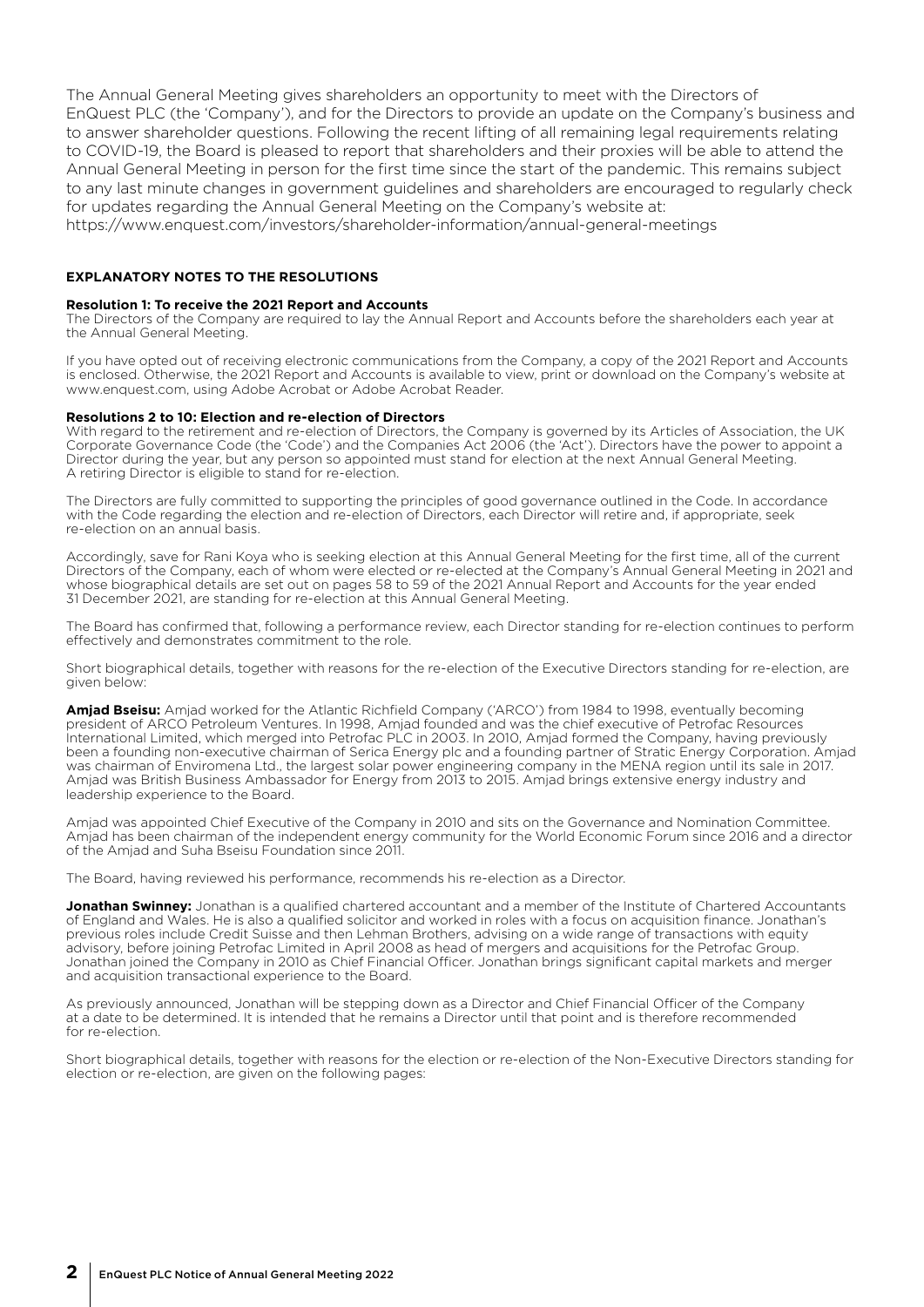**Martin Houston:** Martin joined BG Group plc in 1983 and enjoyed a 32-year career before retiring as chief operating officer and a member of the board of directors. He holds, and has held, many FTSE and international board or senior advisory positions. Martin's other interests include being a council member of the National Petroleum Council of the United States of America and a Fellow of the Geological Society of London. Martin's in-depth knowledge of the energy industry and his board-level and international business experience were key components of his appointment to the Board.

Martin was appointed to the Board of the Company as Chairman in October 2019 and is Chairman of the Governance and Nomination Committee and a member of both the Remuneration and Responsibility Committee and the Technical and Reserves Committee. Martin is co-founder and vice-chairman of Tellurian Inc. and a non-executive director of private company, CC Energy, and Saudi-listed BUPA Arabia. In an advisory capacity, he is the global energy chairman of Moelis & Company.

The Board, having reviewed his performance, recommends his re-election as a Director.

**Farina Khan:** Farina is a Fellow of the Institute of Chartered Accountants Australia and New Zealand. She started her career in 1994 with Coopers & Lybrand, Australia, before returning to Malaysia in 1997 to join PETRONAS where she held various senior positions. Farina was chief financial officer of PETRONAS Carigali Sdn. Bhd, one of the largest subsidiaries of PETRONAS with operations in over 20 countries, and has also been chief financial officer at PETRONAS Exploration and Production. From 2013, Farina was the chief financial officer of PETRONAS Chemical Group Berhad, the largest listed entity of PETRONAS. Farina left PETRONAS in 2015 to pursue non-executive opportunities. Farina's strong energy industry and financial experience as well as deep insights into Malaysia, which is a key geography for EnQuest, are of great benefit to the Board.

Farina was appointed to the Board of the Company in November 2020 and sits on the Audit Committee, and the Remuneration and Social Responsibility Committee. Farina currently sits on the boards of the following Malaysian listed companies: PETRONAS Gas Berhad, KLCC Property Holdings Berhad, AMMB Holdings Berhad and Icon Offshore Berhad.

The Board, having reviewed her performance, recommends her re-election as a Director.

**Rani Koya:** Rani has more than 20 years' experience working within large multinational, independent and start-up energy companies. These include Shell International, Hess and Tullow and have involved a variety of technical, project management and executive management roles across Europe, Asia, the Americas and Africa. Between 2017 and 2020 Rani was chief petroleum engineer at Tullow. She has led multi-billion dollar projects across the globe from unconventional shales in the US to oil developments in East Africa. Rani's extensive energy experience is a welcome addition to the Board.

Rani was appointed to the Board in January 2022 and sits on the Technical and Reserves Committee. Rani is CEO of OGL Geothermal Ltd., a geothermal development company focused on Europe, the Middle East and Africa. She is also a Fellow of the Institution of Mechanical Engineers, a Trustee for the Oxford Food Hub and a director at each of South Essex College and the International Women's Forum UK.

The Board recommends her election as a Director.

**Carl Hughes:** Carl is a Fellow of the Institute of Chartered Accountants in England and Wales, and a Fellow of the Energy Institute. Carl joined Arthur Andersen in 1983 and became a partner in 1993. Throughout his professional career he specialised in the oil and gas, mining and utilities sectors, becoming the head of the UK energy and resources industry practice of Andersen in 1999 and subsequently of Deloitte in 2002. When Carl retired from the partnership of Deloitte in 2015, he was a vice-chairman, senior audit partner and leader of the firm's energy and resources business globally. Carl brings substantial audit and accounting experience in the energy sector to the Board.

In 2017, Carl was appointed to the Board of the Company. He chairs the Audit Committee and sits on the Safety, Climate and Risk Committee. Carl is also a non-executive director and chairs the audit and risk committee of EN+ Group IPJSC. He is a member of the finance and audit committee of the Energy Institute. He is a board member of the Audit Committee Chairs' Independent Forum and is a director and trustee of the Premier Christian Media Trust and of the Lambeth Conference Company. Carl is a member of the General Synod of the Church of England. He is deputy chairman of the finance committee and chairman of the investment committee of the Archbishops' Council.

The Board, having reviewed his performance, recommends his re-election as a Director.

**Howard Paver:** Howard is a petroleum engineer and began his professional career at Schlumberger before moving to Mobil and then BHP Petroleum, where he was regional president, Europe, Russia, Africa & Middle East, before becoming president, global exploration & alliance development. He most recently served as SVP, strategy, commercial & business development at Hess, a role he took up in July 2013, having joined the company in 2000 as SVP, north sea/international. Between 2005 and 2013 he held the position of SVP, global new business development. Howard brings more than 40 years' global experience in E&P, including 20 years at senior executive level, to the Board.

In 2018, Howard was appointed to the Board of the Company and he was appointed as Senior Independent Director of the Company in March 2020. Howard is a member of the Audit Committee, the Technical and Reserves Committee, the Remuneration and Social Responsibility Committee and the Governance and Nomination Committee. Howard is a non-executive director of OGL Geothermal Ltd.

The Board, having reviewed his performance, recommends his re-election as a Director.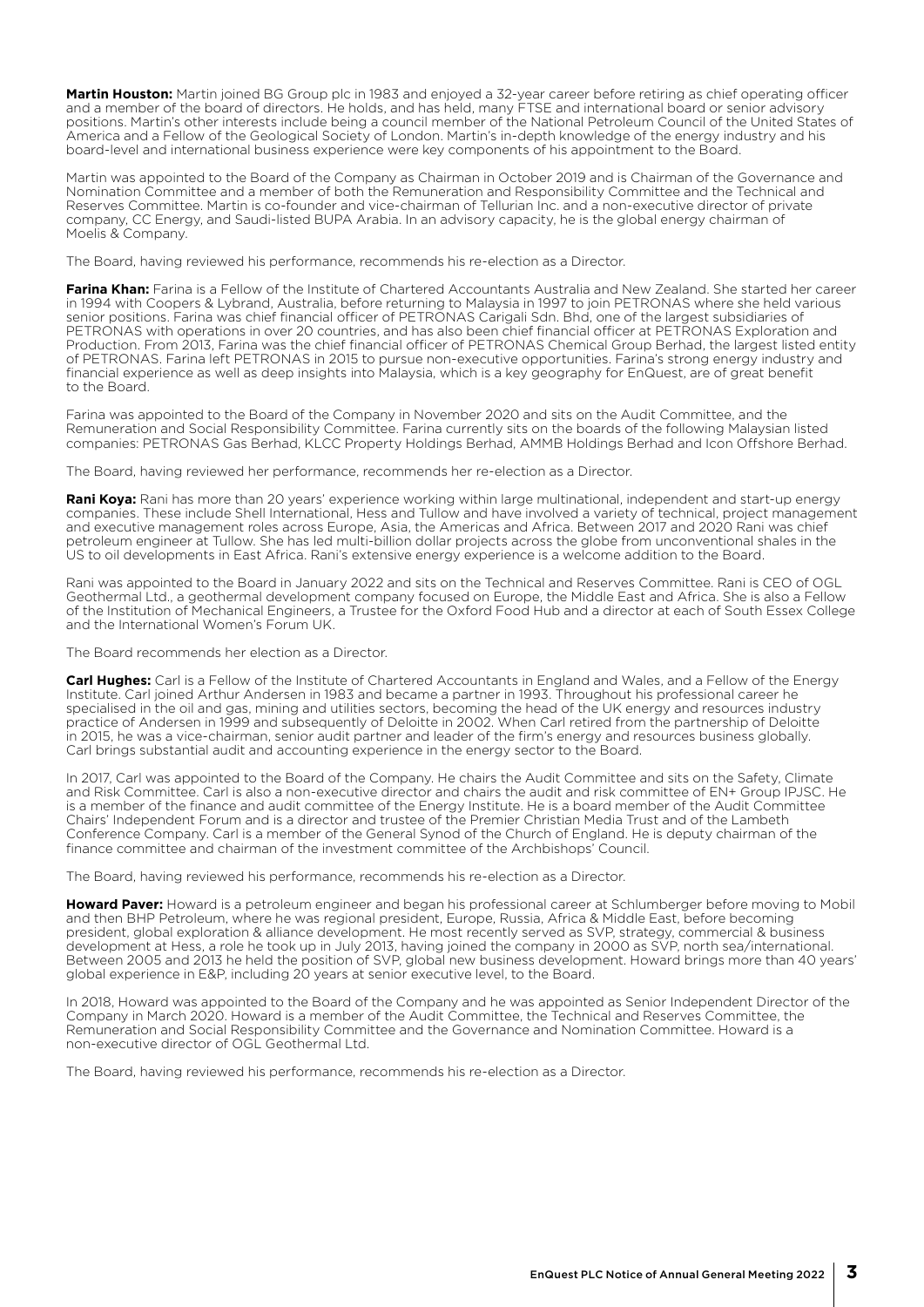**Liv Monica Stubholt:** Liv Monica has 20 years' experience as a corporate lawyer and holds an MA in Law from the University of Oslo, Norway. She started her career as an attorney with a Norwegian law firm before becoming political adviser to the Centre Party Finance Parliamentary Group. From 1997, she spent two years as a legal adviser to an industry alliance for private ownership before becoming partner at her original law firm. In 2005, Liv Monica moved back into politics and was Norway's Deputy Minister of Foreign Affairs for two years, followed by two years as Deputy Minister of Petroleum and Energy. Liv Monica rejoined the private sector in 2009 and held four top executive industry positions within the Aker Group in Norway including as EVP in the listed EPC contractor Kværner before moving back into law. Her extensive experience at the intersection of the energy industry, public policy and governance is highly valued by the Board.

Liv Monica was appointed to the Board of the Company in February 2021 and is a member of the Audit Committee and the Safety, Climate and Risk Committee. She is currently partner at the Oslo-based law firm Selmer and sits on a number of private company boards, industrial boards and academic committees, including as chairperson of Fortum Oslo Varme and Silex Gas Norway.

The Board, having reviewed her performance, recommends her re-election as a Director.

**John Winterman:** John is a member of the American Association of Petroleum Geologists. John joined Occidental in 1981 as a geologist and had a strong record of exploration success globally with over two billion barrels of oil equivalent discovered in the Philippines, Indonesia, Bangladesh, Malaysia, Russia, the US and Yemen. After a 20+ year technical career, John moved into executive roles, including high-level executive leadership positions. John left Occidental in 2013 and since then he has provided strategic advice to international oil and gas companies. John brings extensive technical leadership experience in global exploration, business development and asset management to the Board.

In 2017, John was appointed to the Board of the Company. He chairs the Technical and Reserves Committee and sits on the Safety, Climate and Risk Committee. John is also a non-executive director of CC Energy.

The Board, having reviewed his performance, recommends his re-election as a Director.

#### **Resolution 11: To reappoint the auditor**

The Company is required to appoint an auditor at each general meeting at which accounts are laid before the Company, to hold office until the conclusion of the next such meeting.

The Audit Committee has reviewed the effectiveness, independence and objectivity of the external auditor, Deloitte LLP, on behalf of the Board, which now proposes their reappointment as the auditor of the Company.

#### **Resolution 12: To authorise the Directors to agree the auditor's remuneration**

This resolution authorises the Directors, in accordance with standard practice, to negotiate and agree the remuneration of the auditor. In practice, the Audit Committee will consider and approve the audit fees on behalf of the Board.

#### **Resolution 13: To approve the Directors' Remuneration Report (other than the part containing the Directors' Remuneration Policy)**

In accordance with section 439 of the Act, resolution 13 seeks shareholder approval for the Directors' Remuneration Report (the 'Report') which gives details of the implementation of the Directors' Remuneration Policy, which was approved at the 2021 Annual General Meeting. The Report gives details of the payments and share awards made to Directors in connection with their performance and that of the Company during the year ended 31 December 2021, and can be found on pages 76 to 93 of the 2021 Report and Accounts. As this vote is an advisory vote, no entitlement of a Director to remuneration is conditional on it. This resolution is put annually as required by the Act.

#### **Resolution 14: Authority for political donations and/or political expenditure**

This resolution is designed to deal with rules on political donations and expenditure contained in Part 14 of the Act (sections 362 to 379). Under section 366 of the Act, the Company is required to seek shareholders' authority for any political donations and/or political expenditure made by the Company.

Although the Company does not make, and does not intend to make, political donations to political parties, political organisations or independent election candidates, or to incur political expenditure, the legislation is very broadly drafted and may catch such activities as funding seminars or functions to which politicians are invited, or may extend to bodies concerned with policy review, law reform and representation of the business community that the Company and its subsidiaries might wish to support. Accordingly, the Directors have decided to seek shareholders' authority for political donations and political expenditure in case any of the Company's activities in its normal course of business are caught by the legislation.

The authority sought would be capped at £60,000 for the next year. This authority will cover the period from the date resolution 14 is passed until the conclusion of the Annual General Meeting of the Company in 2023 or on 30 June 2023, whichever is the earlier (30 June 2023 being the last date by which the Company must hold an Annual General Meeting in 2023). As permitted under the Act, resolution 14 also covers any political donations made, or any political expenditure incurred, by any subsidiaries of the Company. The Directors will continue to seek to renew their authority at each Annual General Meeting, in accordance with current best practice.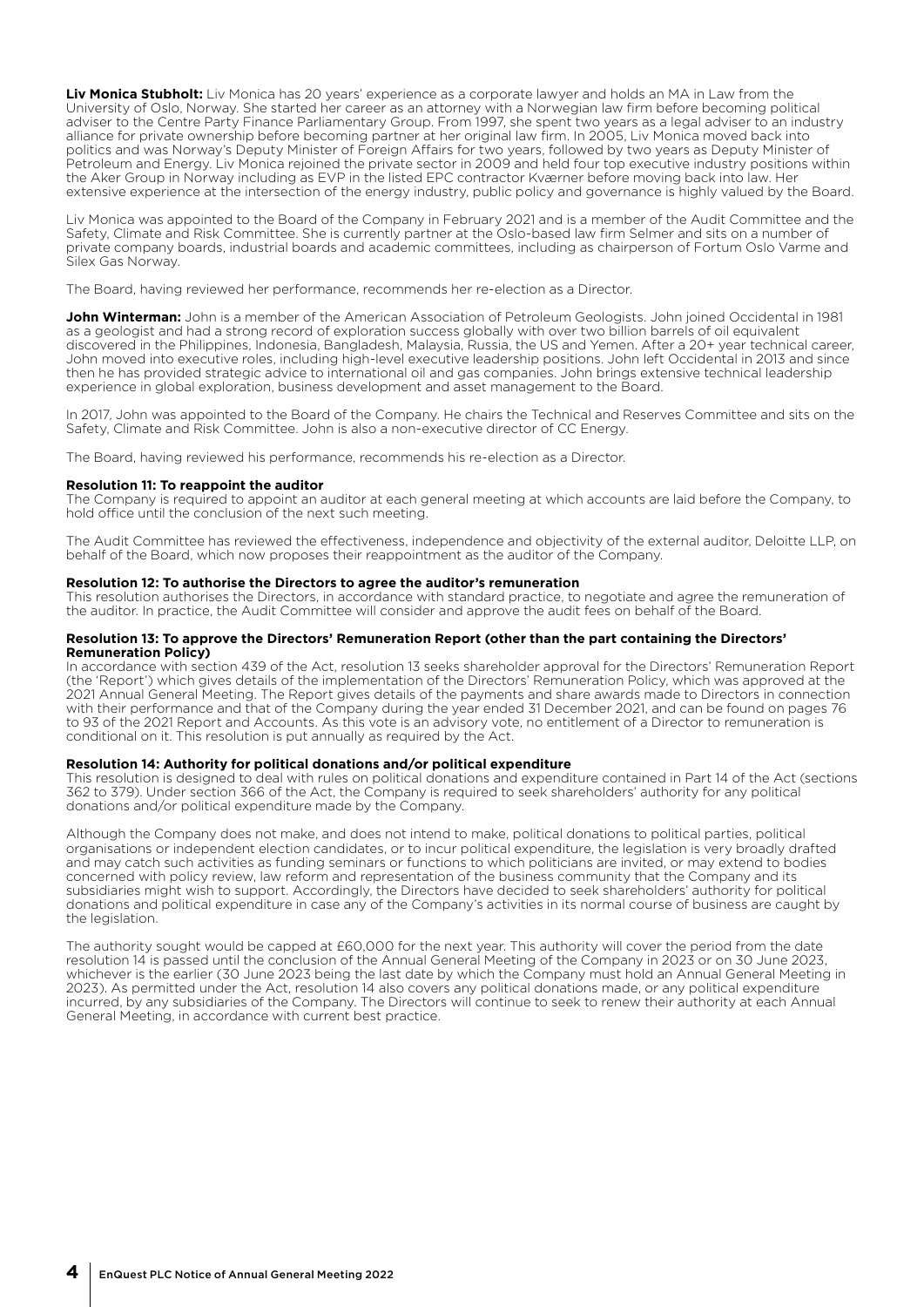#### **Resolution 15: Authority to allot shares**

Your Directors may allot shares and grant rights to subscribe for, or convert any security into, shares only if authorised to do so by shareholders. The authorities granted at the General Meeting on 23 July 2021 are due to expire at this year's Annual General Meeting. Accordingly, resolution 15 will be proposed as an ordinary resolution to grant new authorities to allot shares and grant rights to subscribe for, or convert any security into, shares. If given, these authorities will expire at the conclusion of the Annual General Meeting of the Company in 2023 or on 30 June 2023, whichever is the earlier (30 June 2023 being the last date by which the Company must hold an Annual General Meeting in 2023).

This will allow Directors to allot Ordinary shares (a) up to a nominal amount of £31,428,929, representing approximately one-third (33.33%) of the Company's existing issued Ordinary share capital calculated as at 23 May 2022 (being the latest practicable date prior to publication of this document); and (b) in connection with a rights issue, up to an aggregate nominal amount of £62,867,288 (as reduced by allotments under paragraph (a) of the resolution), representing (before any reduction) approximately two-thirds (66.67%) of the Company's existing issued Ordinary share capital calculated as at 23 May 2022 (being the latest practicable date prior to publication of this document).

The Directors have no present intention of exercising this authority. However, if they do exercise the authority, the Directors intend to take note of relevant corporate governance guidelines in the use of such powers. As at the date of this Notice, the Company holds no treasury shares.

#### **Resolution 16: Disapplication of pre-emption rights**

Your Directors also require a power from shareholders to allot equity securities or sell treasury shares for cash and otherwise than to existing shareholders pro rata to their holdings. The powers granted at the General Meeting on 23 July 2021 are due to expire at this year's Annual General Meeting. Accordingly, resolution 16 will be proposed as a special resolution to grant such a power. Apart from offers or invitations in proportion to the respective number of shares held, the power will be limited to the allotment of equity securities and sales of treasury shares for cash up to an aggregate nominal value of £4,714,811 (being 5% of the Company's issued Ordinary share capital at 23 May 2022, the latest practicable date prior to publication of this Notice). If given, the power will expire at the conclusion of the Annual General Meeting of the Company in 2023 or on 30 June 2023, whichever is the earlier (30 June 2023 being the last date by which the Company must hold an Annual General Meeting in 2023).

Your Directors will have due regard to institutional guidelines in relation to any exercise of this power, in particular the requirement for advance consultation and explanation before making any non-pre-emptive cash issue pursuant to this resolution which exceeds 7.5% of the Company's issued share capital in any rolling three-year period.

#### **Resolution 17: Authority to purchase own shares**

This resolution will give the Company authority to purchase its own shares in the market up to a limit of 10% of its issued Ordinary share capital. The maximum and minimum prices are stated in the Notice of Meeting that follows. Your Directors believe that it is advantageous for the Company to have this flexibility to make market purchases of its own shares. Your Directors will exercise this authority only if they are satisfied that a purchase would result in an increase in expected earnings per share and would be in the interests of shareholders generally.

In the event that shares are purchased, they would either be cancelled (and the number of shares in issue would be reduced accordingly) or, in accordance with the Act, be retained as treasury shares. The Company may consider holding repurchased shares pursuant to the authority conferred by this resolution as treasury shares. This would give the Company the ability to transfer treasury shares quickly and cost effectively and would provide the Company with additional flexibility in the management of its capital base.

#### **Resolution 18: Authority to call a general meeting on not less than 14 clear days' notice**

This resolution would allow a general meeting of the Company (other than an Annual General Meeting) to be called on not less than 14 clear days' notice.

#### **Recommendation**

Your Directors believe that all the proposed resolutions are in the best interests of the Company and will promote the success of the Company for the benefit its shareholders as a whole. Accordingly, your Directors unanimously recommend that you vote in favour of them as they intend to do in respect of their own beneficial holdings.

#### **Poll voting**

Each of the resolutions to be considered at the Annual General Meeting will be voted on by way of a poll. This ensures that shareholders who are not able to attend the Annual General Meeting, but who have appointed proxies, have their votes fully taken into account. Any Directors who have been appointed as proxies will cast those votes as directed by the person who appointed them. The results of the polls will be announced to the London Stock Exchange and published on the Company's website as soon as possible after the conclusion of the Annual General Meeting.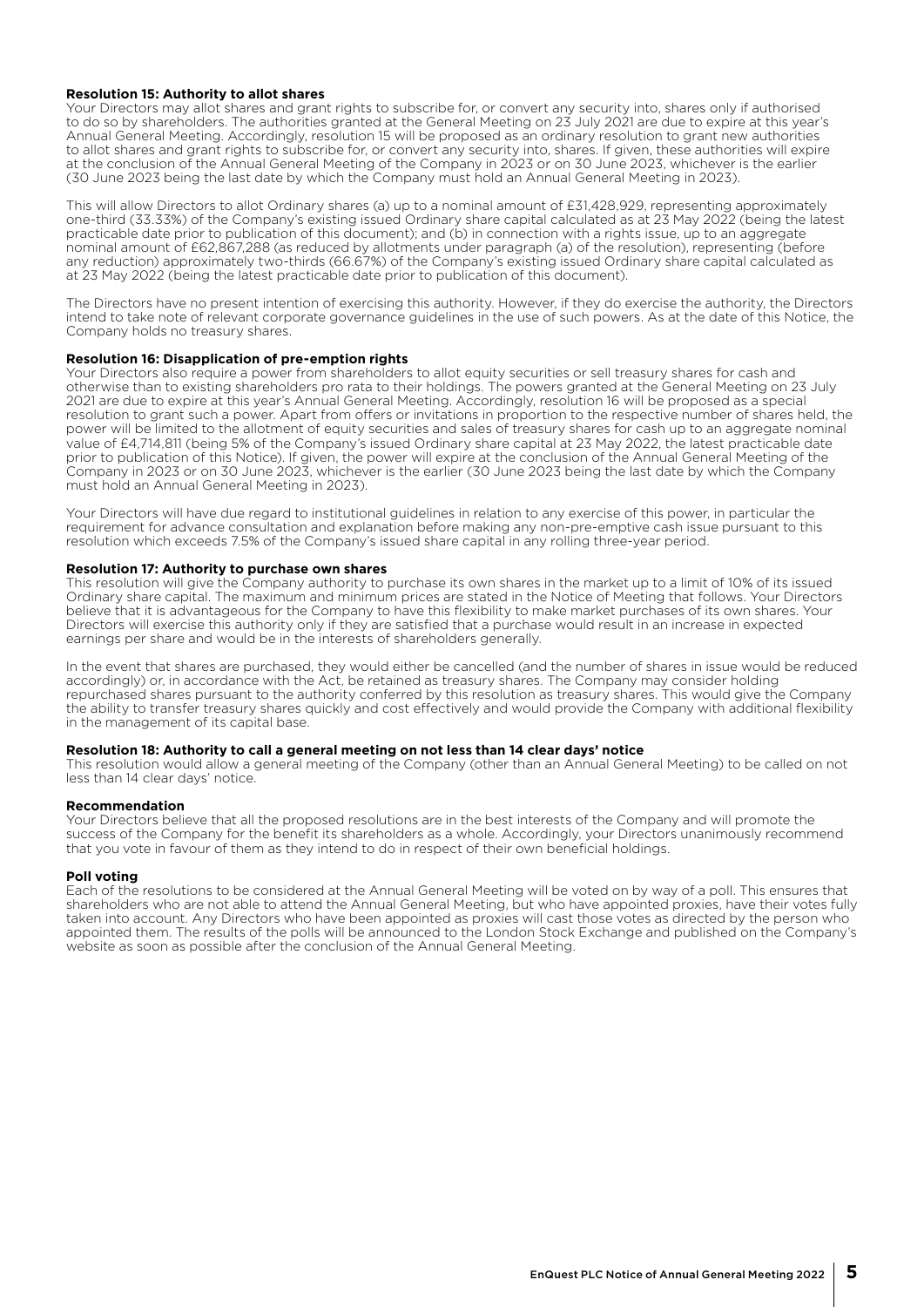## **ENQUEST PLC NOTICE OF ANNUAL GENERAL MEETING 2022**

Notice is hereby given that the Annual General Meeting of EnQuest PLC (the 'Company') will be held at Ashurst LLP, London Fruit & Wool Exchange, 1 Duval Square, London E1 6PW, United Kingdom on Friday 17 June at 11.00 a.m. to consider and, if thought fit, to pass, the following resolutions. It is intended to propose resolutions 16, 17 and 18 as special resolutions. All other resolutions will be proposed as ordinary resolutions.

- 1. To receive and adopt the accounts for the financial year ended 31 December 2021, together with the reports of the Directors and auditor thereon **(Resolution 1)**.
- 2. To re-elect Mr Amjad Bseisu as a Director of the Company **(Resolution 2)**.
- 3. To re-elect Mr Jonathan Swinney as a Director of the Company **(Resolution 3)**.
- 4. To re-elect Mr Martin Houston as a Director of the Company **(Resolution 4)**.
- 5. To re-elect Ms Farina Khan as a Director of the Company **(Resolution 5)**.
- 6. To elect Ms Rani Koya as a Director of the Company **(Resolution 6)**.
- 7. To re-elect Mr Carl Hughes as a Director of the Company **(Resolution 7)**.
- 8. To re-elect Mr Howard Paver as a Director of the Company **(Resolution 8)**.
- 9. To re-elect Ms Liv Monica Stubholt as a Director of the Company **(Resolution 9)**.
- 10. To re-elect Mr John Winterman as a Director of the Company **(Resolution 10)**.
- 11. To reappoint Deloitte LLP as the auditor of the Company to hold office from the conclusion of this Annual General Meeting until the conclusion of the next Annual General Meeting at which accounts are laid before the Company **(Resolution 11)**.
- 12. To authorise the Directors to set the remuneration of the auditor **(Resolution 12)**.
- 13. To approve the Directors' Remuneration Report (other than the part containing the Directors' Remuneration Policy) for the financial year ended 31 December 2021 as set out on pages 76 to 93 of the 2021 Annual Report and Accounts **(Resolution 13)**.
- 14. That, in accordance with sections 366 and 367 of the Companies Act 2006 (the 'Act'), the Company and all companies that are its subsidiaries at any time during the period for which this resolution is effective are authorised to:
	- a) make political donations to political parties or to independent election candidates not exceeding £60,000 in total;
	- b) make political donations to political organisations (other than political parties) not exceeding £60,000 in total; and
	- c) incur any political expenditure not exceeding £60,000 in total,

in each case during the period beginning with the date of the passing of this resolution and ending at the conclusion of the next Annual General Meeting of the Company in 2023 (or, if earlier, on 30 June 2023), and provided that the aggregate amount of political donations and political expenditure so made and incurred by the Company and its subsidiaries pursuant to this resolution shall not exceed £60,000. For the purpose of this resolution 'political donation', 'political party', 'political organisation', 'independent election candidate' and 'political expenditure' are to be construed in accordance with sections 363, 364 and 365 of the Act **(Resolution 14)**.

- 15. That the Directors be generally and unconditionally authorised for the purposes of section 551 of the Companies Act 2006 (the 'Act'), to exercise all the powers of the Company to allot shares and grant rights to subscribe for, or convert any security into, shares:
	- a) up to an aggregate nominal amount (within the meaning of section 551(3) and (6) of the Act) of £31,428,929 (such amount to be reduced by the nominal amount allotted or granted under (b) below in excess of such sum); and
	- b) comprising equity securities (as defined in section 560 of the Act) up to an aggregate nominal amount (within the meaning of section 551(3) and (6) of the Act) of £62,867,288 (such amount to be reduced by allotments or grants made under (a) above) in connection with or pursuant to an offer by way of a rights issue in favour of holders of Ordinary shares in proportion (as nearly as practicable) to their respective number of Ordinary shares held by them on the record date for such allotment (and holders of any other class of equity securities entitled to participate therein or if the Directors consider it necessary, as permitted by the rights of those securities), but subject to such exclusions or other arrangements as the Directors may consider necessary or appropriate to deal with fractional entitlements, treasury shares, record dates or legal, regulatory or practical difficulties which may arise under the laws of, or the requirements of any regulatory body or stock exchange in any territory or any other matter whatsoever,

these authorisations to expire at the conclusion of the next Annual General Meeting of the Company in 2023 (or, if earlier, on 30 June 2023), (save that the Company may before such expiry make any offer or agreement which would or might require shares to be allotted or rights to subscribe to be granted, after such expiry and the Directors may allot shares, or grant rights to subscribe for or to convert any security into shares, in pursuance of any such offer or agreement as if the authorisations conferred hereby had not expired) **(Resolution 15)**.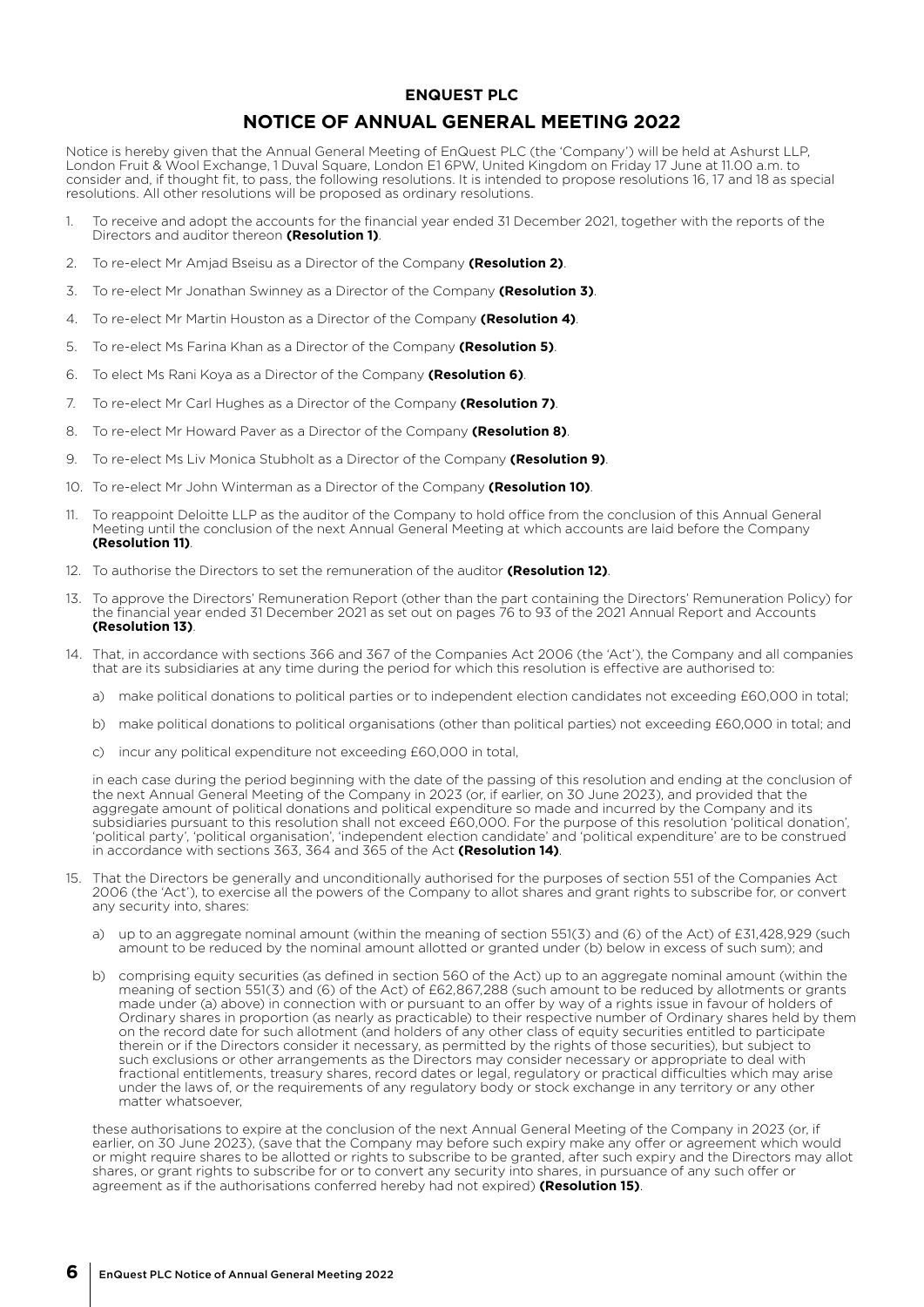- 16. That, subject to the passing of resolution 15 set out above, the Directors be given power pursuant to sections 570(1) and 573 of the Companies Act 2006 (the 'Act') to:
	- a) allot equity securities (as defined in section 560 of the Act) of the Company for cash pursuant to the authorisation conferred by that resolution; and
	- b) sell Ordinary shares (as defined in section 560(1) of the Act) held by the Company as treasury shares for cash, as if section 561 of the Act did not apply to any such allotment or sale, provided that this power shall be limited to the allotment of equity securities for cash and the sale of treasury shares:
		- (i) in connection with or pursuant to an offer of or invitation to acquire equity securities (but in the case of the authorisation granted under resolution 16(b) above, by way of a rights issue only) in favour of holders of Ordinary shares in proportion (as nearly as practicable) to the respective number of Ordinary shares held by them on the record date for such allotment or sale but subject to such exclusions or other arrangements as the Directors may consider necessary or appropriate to deal with fractional entitlements, treasury shares, record dates or legal, regulatory or practical difficulties which may arise under the laws of or the requirements of any regulatory body or stock exchange in any territory or any other matter whatsoever; and
		- (ii) in the case of the authorisation granted under resolution 16(a) above, and otherwise than pursuant to paragraph (i) of this resolution, up to an aggregate nominal amount of £4,714,811,

and shall expire at the conclusion of the next Annual General Meeting of the Company in 2023 (or, if earlier, on 30 June 2023), save that the Company may before such expiry make any offer or agreement that would or might require equity securities to be allotted, or treasury shares to be sold, after such expiry and the Directors may allot equity securities, or sell treasury shares in pursuance of any such offer or agreement as if the power conferred hereby had not expired **(Resolution 16)**.

- 17. That the Company is generally and unconditionally authorised for the purposes of section 701 of the Companies Act 2006 (the 'Act') to make market purchases (within the meaning of section 693(4) of the Act) of any of its Ordinary shares of 5p each in the capital of the Company ('Ordinary shares') on such terms and in such manner as the Directors may from time to time determine, provided that:
	- a) the maximum number of Ordinary shares which may be purchased is 188,592,434 representing 10% of the issued Ordinary share capital as at 23 May 2022;
	- b) the minimum price that may be paid for each Ordinary share is 5p which amount shall be exclusive of expenses, if any;
	- c) the maximum price (exclusive of expenses) that may be paid for each Ordinary share is an amount equal to the higher of:
		- (i) 105% of the average of the middle market quotations for the Ordinary shares of the Company as derived from the Daily Official List of the London Stock Exchange plc for the five business days immediately preceding the day on which such share is contracted to be purchased; and
		- (ii) the higher of the price of the last independent trade of an Ordinary share and the highest current independent bid for an Ordinary share on the trading venues where the purchase is carried out;
	- d) unless previously renewed, revoked or varied by the Company at a general meeting, this authority shall expire at the conclusion of the next Annual General Meeting of the Company in 2023 (or, if earlier, on 30 June 2023); and
	- e) the Company may, before this authority expires, make a contract to purchase Ordinary shares that would or might be executed wholly or partly after the expiry of this authority, and may make purchases of Ordinary shares pursuant to it as if this authority had not expired **(Resolution 17)**.
- 18. That a general meeting of the Company (other than an Annual General Meeting) may be called on not less than 14 clear days' notice **(Resolution 18)**.

#### **BY ORDER OF THE BOARD STEFAN RICKETTS COMPANY SECRETARY**

23 May 2022

Registered Office: 5th Floor, Cunard House, 15 Regent Street, London SW1Y 4LR Registered in England and Wales No. 07140891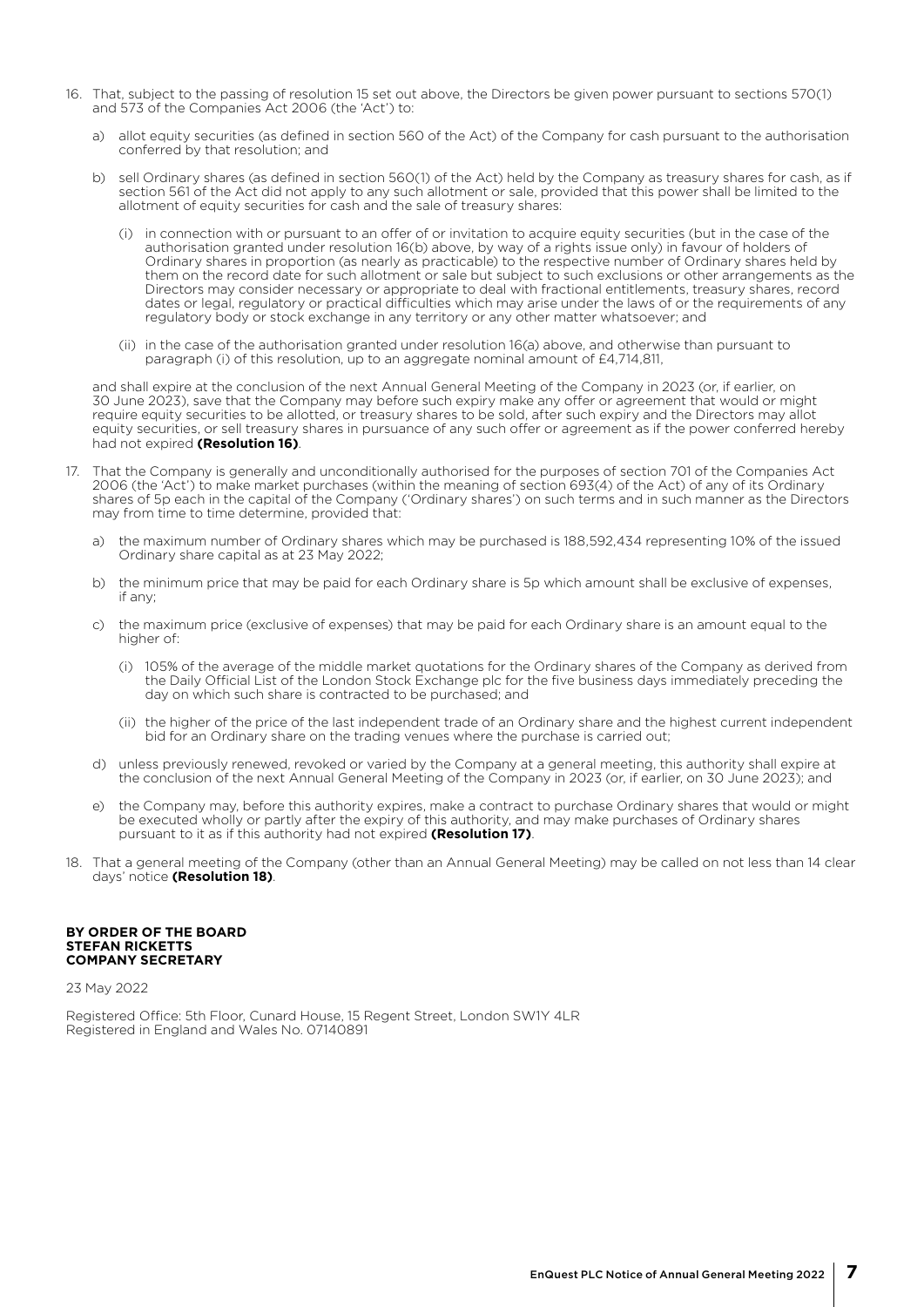### **NOTES:**

The following notes explain your general rights as a shareholder and your right to vote on the resolutions proposed at the Meeting, or to appoint someone else to vote on your behalf.

- Pursuant to Regulation 41 of the Uncertificated Securities Regulations 2001, the Company specifies that in order to have the right to attend and vote at the Meeting (and for the purpose of the determination by the Company of the number of votes a person entitled to attend and vote may cast), shareholders must be registered in the Register of Members of the Company at close of trading on 15 June 2022 or, if this Meeting is adjourned, at the time which is 48 hours prior to the adjourned meeting. Changes to the Register of Members after the relevant deadline shall be disregarded in determining the rights of any person to attend and vote at the Meeting. The Directors and the Chairman, and any other person so authorised by the Directors, also reserve the right, as set out in article 66 of its Articles of Association, to take such action as they think fit for promoting the orderly conduct of business at the Meeting.
- 2. Shareholders, or their proxies, intending to attend the Meeting in person are requested, if possible, to arrive at the Meeting venue at least 20 minutes prior to the commencement of the Meeting at 11.00 a.m. (UK time) on Friday 17 June 2022 so that their shareholding may be checked against the Company's Register of Members and attendances recorded.
- 3. Shareholders are entitled to appoint another person as a proxy to exercise all or part of their rights to vote on their behalf with respect to the resolutions proposed at the Meeting. A shareholder may appoint more than one proxy in relation to the Meeting provided that each proxy is appointed to exercise the rights attached to a different Ordinary share or Ordinary shares held by that shareholder. A proxy need not be a shareholder of the Company.
- 4. In the case of joint holders, where more than one of the joint holders purports to appoint a proxy, only the appointment submitted by the most senior holder will be accepted. Seniority is determined by the order in which the names of the joint holders appear in the Company's Register of Members in respect of the joint holding (the first named being the most senior).
- 5. A vote withheld is not a vote in law, which means that the vote will not be counted in the calculation of votes for or against the resolution. If no voting indication is given, your proxy will vote or abstain from voting at his or her discretion. Your proxy will vote (or abstain from voting) as he or she thinks fit in relation to any other matter which is put before the Meeting. The completion of a proxy does not normally preclude a member from attending a meeting of the Company's shareholders.

#### 6. You can vote:

- by logging on to www.signalshares.com and following the instructions;
- by requesting a hard copy form of proxy directly from the registrars, Link Group, on +44 (0)371 664 0300. Calls are charged at the standard geographic rate and will vary by provider. Calls outside the United Kingdom will be charged at the applicable international rate. Lines are open between 9.00 a.m. and 5.30 p.m., Monday to Friday (excluding public holidays in England and Wales);
- in the case of CREST members, by utilising the CREST electronic proxy appointment service in accordance with the procedures set out below.
- 7. In order for a proxy appointment to be valid a form of proxy must be completed. In each case the form of proxy must be received by Link Group at PXS1, Central Square, 29 Wellington Street, Leeds LS1 4DL no later than 11.00 a.m. on Wednesday 15 June 2022.
- If you return more than one proxy appointment, either by paper or electronic communication, the appointment received last by the Registrar before the latest time for the receipt of proxies will take precedence. You are advised to read the terms and conditions of use carefully. Electronic communication facilities are open to all shareholders and those who use them will not be disadvantaged.
- 9. CREST members who wish to appoint a proxy or proxies through the CREST electronic proxy appointment service may do so for the Meeting (and any adjournment of the Meeting) by using the procedures described in the CREST Manual (available from www.euroclear.com/site/public/EUI). CREST Personal Members or other CREST sponsored members, and those CREST members who have appointed a service provider(s), should refer to their CREST sponsor or voting service provider(s), who will be able to take the appropriate action on their behalf.
- 10. In order for a proxy appointment or instruction made by means of CREST to be valid, the appropriate CREST message (a 'CREST Proxy Instruction') must be properly authenticated in accordance with Euroclear UK & Ireland Limited's specifications and must contain the information required for such instructions, as described in the CREST Manual.
- 11. The message must be transmitted so as to be received by the issuer's agent (ID RA10) no later than 11.00 a.m. on Wednesday 15 June 2022. For this purpose, the time of receipt will be taken to mean the time (as determined by the timestamp applied to the message by the CREST application host) from which the issuer's agent is able to retrieve the message by enquiry to CREST in the manner prescribed by CREST. After this time, any change of instructions to proxies appointed through CREST should be communicated to the appointee through other means.
- 12. CREST members and, where applicable, their CREST sponsors or voting service providers should note that Euroclear UK & Ireland Limited does not make available special procedures in CREST for any particular message. Normal system timings and limitations will, therefore, apply in relation to the input of CREST Proxy Instructions. It is the responsibility of the CREST member concerned to take (or, if the CREST member is a CREST personal member, or sponsored member, or has appointed a voting service provider(s), to procure that their CREST sponsor or voting service provider(s) take(s)) such action as shall be necessary to ensure that a message is transmitted by means of the CREST system by any particular time. In this connection, CREST members and, where applicable, their CREST sponsors or voting system providers are referred, in particular, to those sections of the CREST Manual concerning practical limitations of the CREST system and timings. The Company may treat as invalid a CREST Proxy Instruction in the circumstances set out in Regulation 35(5)(a) of the Uncertificated Securities Regulations 2001.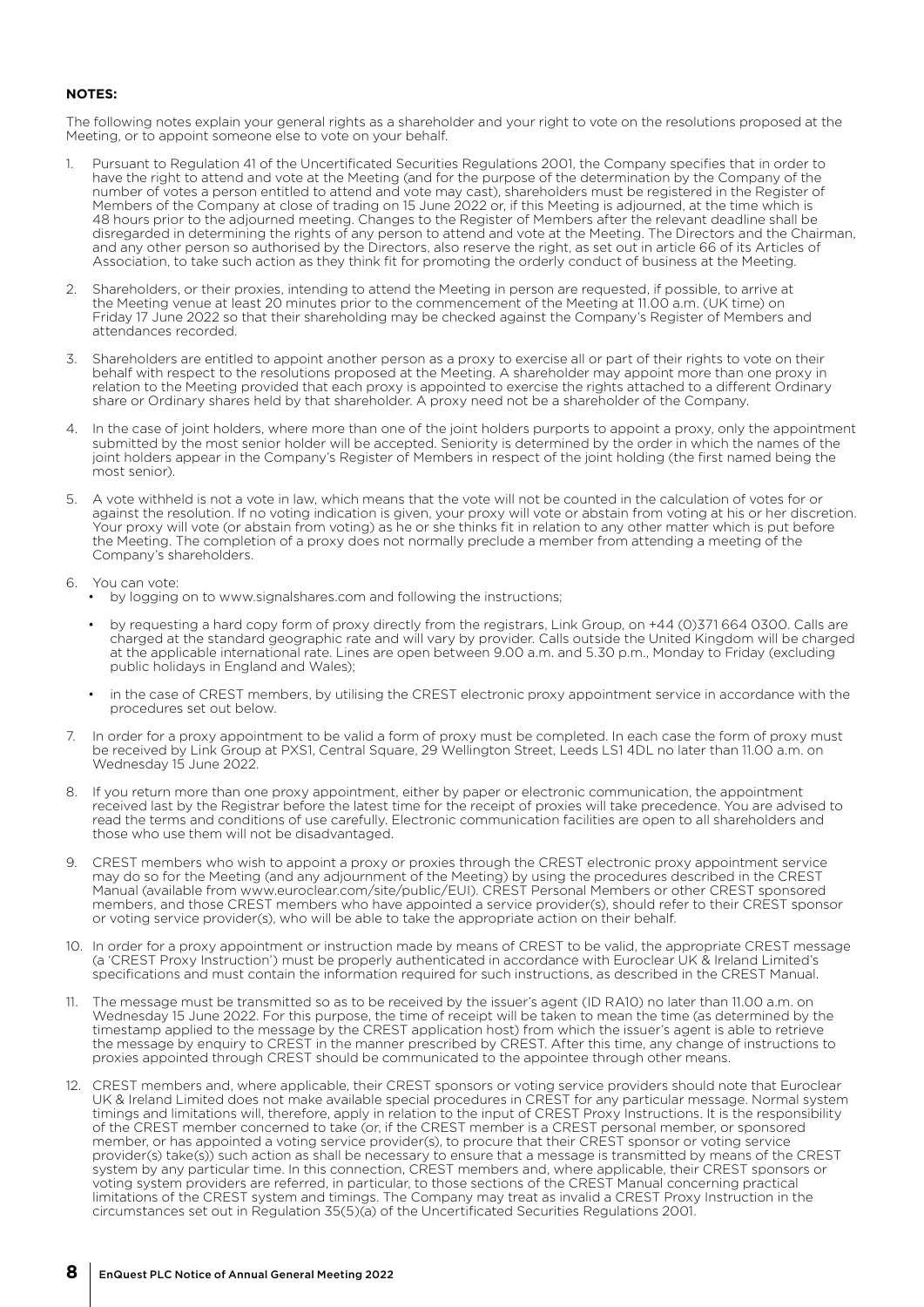- 13. Any corporation which is a shareholder can appoint one or more corporate representatives who may exercise on its behalf all of its powers as a shareholder provided that no more than one corporate representative exercises powers in relation to the same shares.
- 14. As at 23 May 2022 (being the latest practicable business day prior to the publication of this Notice), the Company's Ordinary issued share capital consists of 1,885,924,339 Ordinary shares, carrying one vote each. Therefore, the total voting rights in the Company as at 23 May 2022 are 1,885,924,339.
- 15. Under section 527 of the Act, shareholders meeting the threshold requirements set out in that section have the right to require the Company to publish on a website a statement setting out any matter relating to:
	- (i) the audit of the Company's financial statements (including the Auditor's Report and the conduct of the audit) that are to be laid before the Meeting; or
	- (ii) any circumstances connected with an auditor of the Company ceasing to hold office since the previous meeting at which annual financial statements and reports were laid in accordance with section 437 of the Act (in each case) that the shareholders propose to raise at the relevant meeting. The Company may not require the shareholders requesting any such website publication to pay its expenses in complying with sections 527 or 528 of the Act. Where the Company is required to place a statement on a website under section 527 of the Act, it must forward the statement to the Company's auditor not later than the time when it makes the statement available on the website. The business which may be dealt with at the Meeting for the relevant financial year includes any statement that the Company has been required under section 527 of the Act to publish on a website.
- 16. Any shareholder attending the Meeting has the right to ask questions. The Company must cause to be answered any such question relating to the business being dealt with at the Meeting but no such answer need be given if: (a) to do so would interfere unduly with the preparation for the Meeting or involve the disclosure of confidential information; (b) the answer has already been given on a website in the form of an answer to a question; or (c) it is undesirable in the interests of the Company or the good order of the Meeting that the question be answered. Any person to whom this Notice is sent who is a person nominated under section 146 of the Act to enjoy information rights (a 'Nominated Person') may have a right, under an agreement between him/her and the member by whom he/she was nominated, to be appointed (or to have someone else appointed) as a proxy for the Meeting. If a Nominated Person has no such proxy appointment right or does not wish to exercise it, he/she may have a right, under such an agreement, to give instructions to the member as to the exercise of voting rights. The statement of the above rights of the members in relation to the appointment of proxies does not apply to Nominated Persons. Those rights can only be exercised by members of the Company.
- 17. Copies of Executive Directors' service agreements and copies of the terms and conditions of appointment of Non-Executive Directors are available for inspection at the Company's registered office during normal business hours from the date of this Notice until the close of the Meeting (Saturdays, Sundays and public holidays excepted) and will be available for inspection at the place of the Meeting for at least 15 minutes prior to and during the Meeting.
- 18. You may not use any electronic address (within the meaning of section 333(4) of the Act) provided in either this Notice or any related documents to communicate with the Company for any purposes other than those expressly stated.

A copy of this Notice, and other information required by section 311A of the Act, can be found on the Company's website at www.enquest.com.